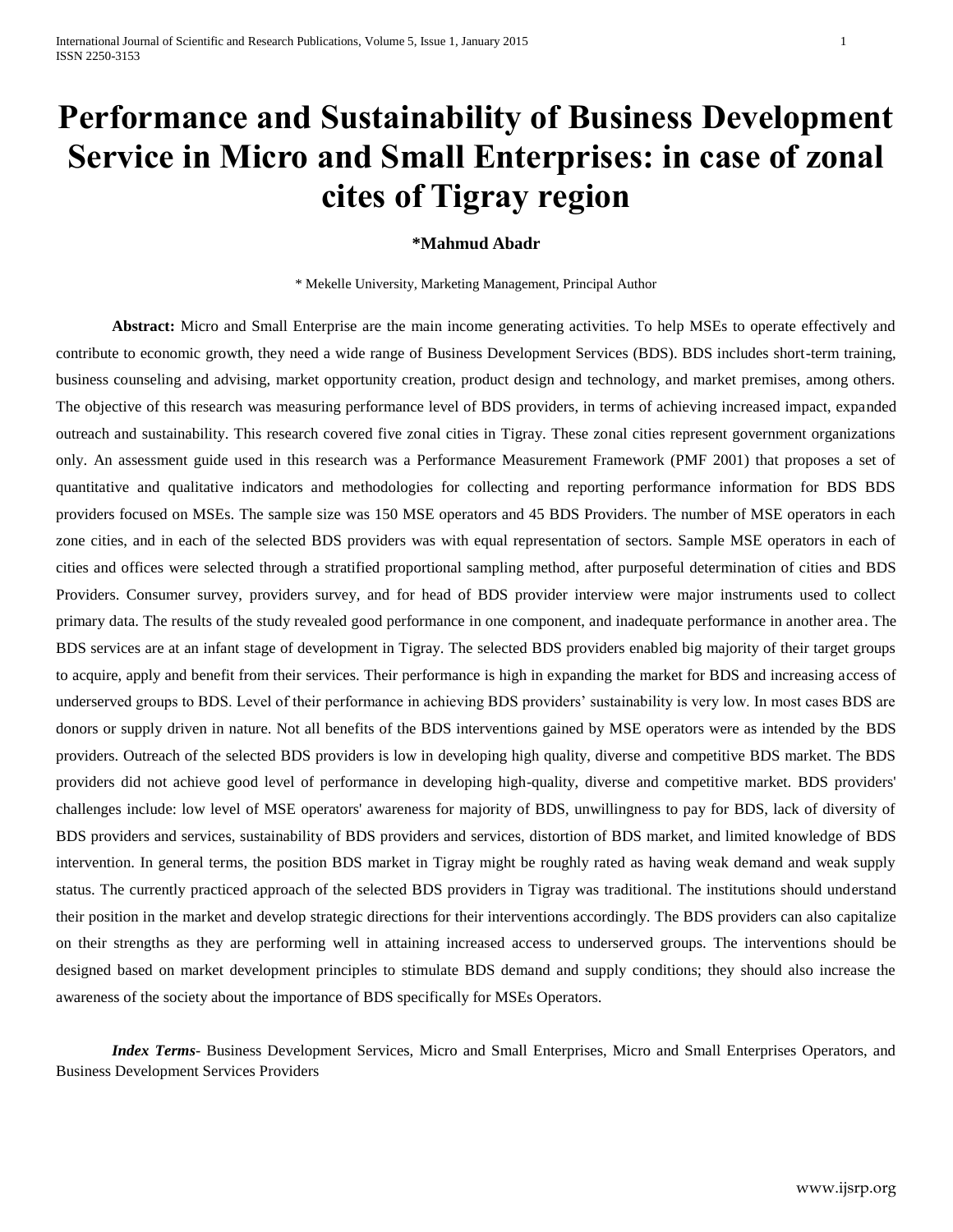## **I. INTRODUCTION**

Governments of developing countries and donors have initiated interventions to enable Micro and Small Enterprise (MSE) operators solve the Micro and Small Enterprise (MSE) problems.

With increased urban population dynamics of Sub-Saharan Africa (SSA), the importance of micro and small enterprises (MSEs) is also growing. In SSA, given the rapid rural-urban migration and deficiency to absorb this migration, Micro and Small Enterprises (MSEs) have become important urban economic institutions and providers of urban employment (Elias, 2005).

In cities and towns of Ethiopia, Micro and Small Enterprise (MSEs) and informal sector in general are the predominant income generating activities; they have a significant contribution to local economic development and used as the basic means of survival (Elias, 2005).

The World Bank's Committee of Donor Agencies for Small Enterprises Development (Donor Committee) in 2001 identified the most important interventions to enable MSEs to improve their performance. These include making policy environment conducive to enterprise competitiveness, access to financial and non-financial services, and expanding markets for products and services.

The Donor Committee (2001) agreed that Business Development Service (BDS), formerly known as "non-financial service", is one of the most important supports to improve Micro and Small Enterprise (MSEs') performance in developing countries; as a means to achieve higher economic growth, increase employment, reduce poverty, and meet social objectives.

The government of Ethiopia outlined MSEs development strategy in 2004 GC and set up Federal Micro and Small Enterprise Development Agency (FeMSEDA). The regional states also developed MSE promotion strategies based on their context, and in tandem with the federal MSEs development strategy. The states structured Regional Micro and Small Enterprises Development Agencies (ReMSEDAs) to facilitate implementation of the strategies. (Gebrehiowot and Wolday, 2004)

In Ethiopia, it is widely recognized that, the government and donors have supported Micro and Small Enterprise (MSE) in a variety of ways, which include both financial and non financial service, they have understood that non financial service currently known as business development services (BDS), is among the important factors that can improve the performance of MSE operators in the country. (Gebrehiowot and Wolday, 2004)

Wolday and Gebrehiwot (2004) revealed that business-like approach to BDS provision for MSEs is a new concept in Ethiopia. The authors clearly denoted that BDS are needed for viable MSEs development as much as micro-finance, yet the field is much less emphasized than microfinance in Ethiopia. BDS in Ethiopia is very limited, and often services are less effective as they are not tailored to the needs of individual businesses (Zewede & Associates, 2002). BDS providers are operating under different modalities, i.e. few working on commercial basis, while almost all of the BDS are fully subsidized and offered free of charge.

Business Development Services (BDS) facilitation has been introduced with great success in Ethiopia since 2001 by about 30 public, private and commercial business development institutions. Nevertheless, BDS delivery on the part of private commercial BDS providers still remains weak and has to be strengthened further, if it is to become sustainable. (Ethiopian Business Development Services Network (EBDSN), 2005)

The Tigray Micro and Small Enterprises Development Agency had taken several measures to support the MSEs sectors. The agency extends its structure down to Woreda level to reach the vast majority of the business people. It also makes a network forum with major stakeholders like Chambers of Commerce, the micro financial institutions, Municipalities and other government organizations.

According to Tigray TVET Industrial extension office, it provides its own business development service using extension agents. Some of the services provided by the office are: business skill and management training, facilitation of market premises, Preparation of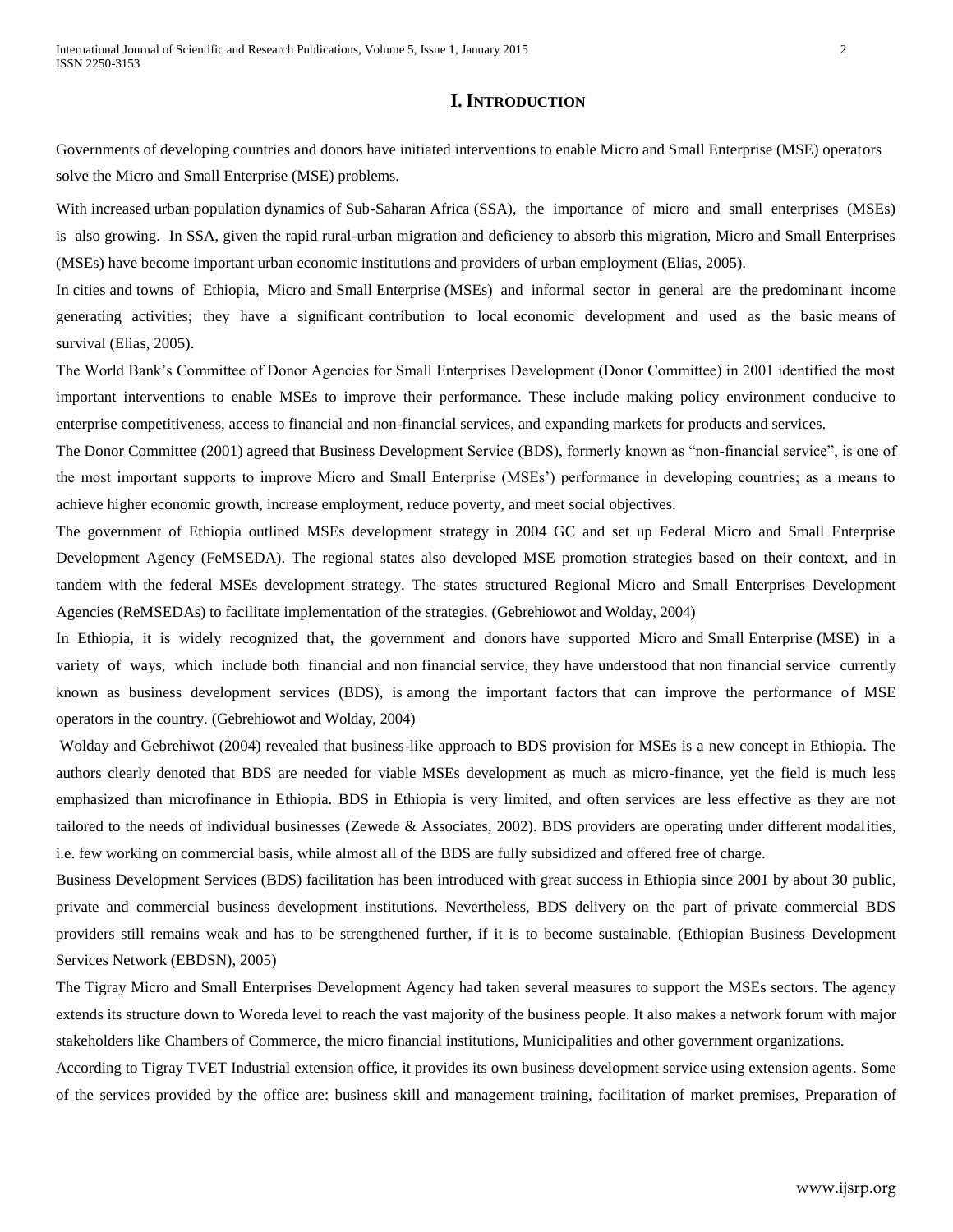business plans, Information delivery, and facilitation of access to credit and finance institutions, situation Analysis and action plan are done in collaboration with these enterprises.

In Tigray Region the TVET industrial extension office works in twenty two cities of Tigray and mainly focus twelve cities. Those are Alamata, Korem, Macheaw, Mekelle, Wukro, Edaga hamus, Adigrat, Abiadi, Adwa, Aksum, Shire and Humera. One extension agent works with 10-20 business persons per six month. They are working under the seven clusters. Those are wood and metal, textile and garment, construction, small scale agricultures, construction, trade, food processing and automotives.

The Business Development Service is at an infant stage of development in Tigray. The currently practiced approach of the selected BDS providers in Tigray was supply-drive, which is traditional approach. Therefore the expected result from this research was to identify the performance and sustainability level of Tigray BDS, to create awareness for the MSEs the benefits of BDS and the result of this research paper can be input for the policy makers, announcing to private and NGOs BDS providers.

In Tigray Region, studies that explore practices of BDS providers based on performance level are limited. Specifically, as per the information available to the researchers access there are no researches on BDS programs' performances and sustainability of NGOs, private sector, and public sector in Tigray But in Ethiopia there were some researchers such as BDS market were studied at country level for urban centers by Wolday and Gebrehiowot (2004, 2005) and Philipos Ageze in 2006 on performance and sustainability of selected programs in Addis Ababa. The performance level of these interventions in developing good practice is not well documented. It is not widely known to what extent these interventions resulted in increased impact, outreach, and sustainability of BDS to support growth of MSEs. In Tigray Region, there are no reports on programs' that used performance and sustainability measurement framework to evaluate their performance and improve their outcomes. There is a huge gap in having better insights on the challenges and dynamics of the new market development approach to the delivery of BDS and its status in Tigray MSE sector.

## **II. MATERIALS AND METHODS**

#### **1. Research Design and Methodology**

Basically the research was designed to be a cross-sectional survey. It is a survey, focusing on BDS providers' performance and status of BDS in Tigray.

### **2. Sources of data**

The sources of information for this research were both primary and secondary data. Sources of primary data were the MSE operators, sample BDS providers and BDS facilitators. The main secondary sources of information were reports and studies that focused in Ethiopia in general. These sources provided an overview in Ethiopian situation on MSE support interventions in general and Tigray BDS environment in particular.

#### **3. Research Instruments**

Research instruments used to generate information on consumption of BDS were consumer survey and BDS Providers survey. After the consumer and BDS providers' survey, there was Interview with the leader of BDS providing institutions to generate information and their view to supplement results of the consumer survey.

#### **4. Sampling Design**

**4.1 Population, Sample and Sampling Method:** Based on the available data, the number of MSEs Tigray was roughly estimated. Thus, the total numbers of MSEs in the five cities (Machew, Adegrat, Axum, Shire, and Mekelle) were **27267** this selection was based on the number of MSEs Distribution and geographic location.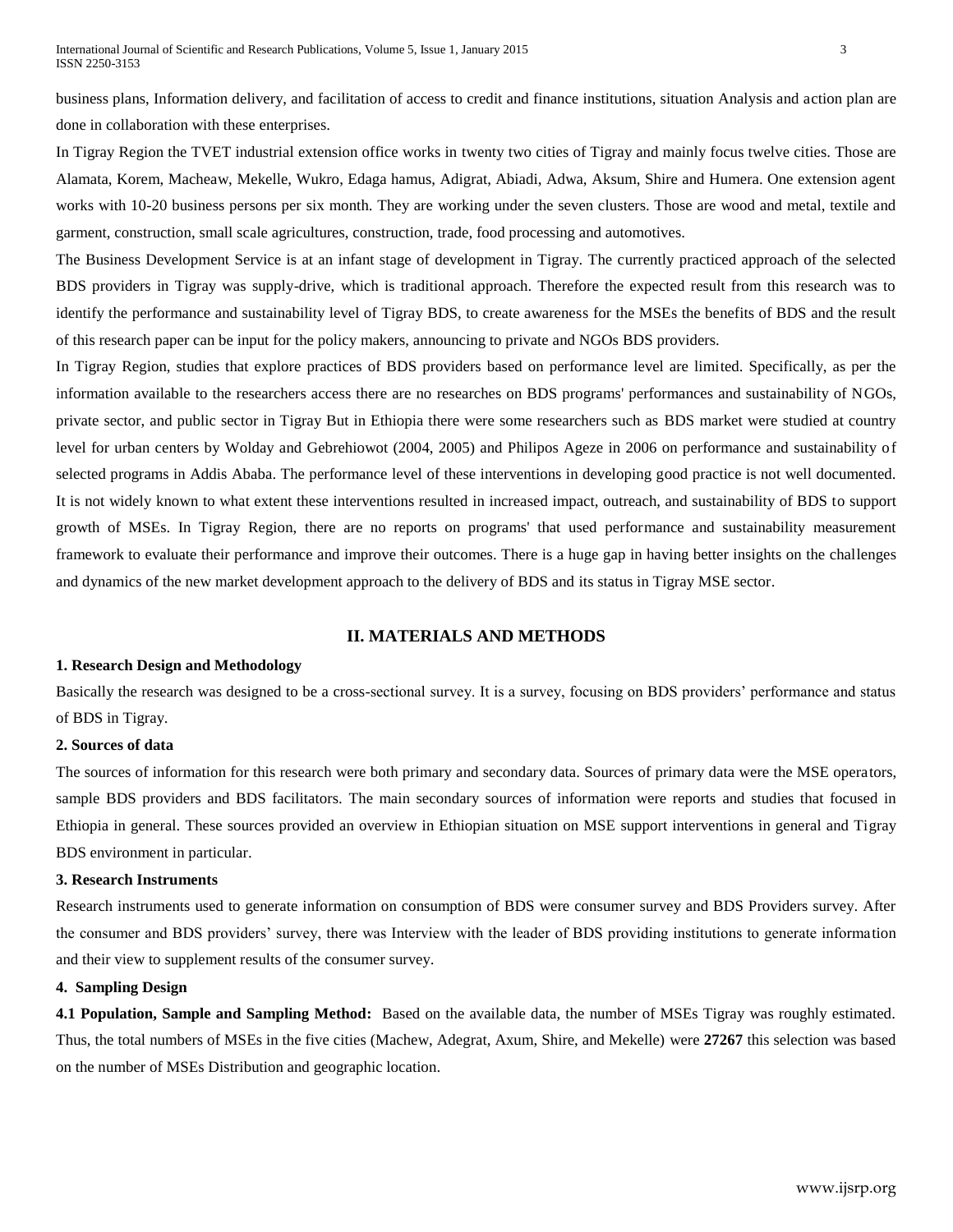From these cities **150** MSEs (operators) using BDS were selected based on proportionate stratified random sampling from every city. In addition, to include all the sectors provided with BDS services the known major classification of business (Wood and Metal, Construction, Textile and Garment, food processing, small scale agriculture, Trade and Automotive) were selected in every city based on their proportion from the total operators using BDS in the city and 50 questionnaires were also designed to BDS providers of Tigray region and from these 45 questionnaires were completely filled. The following table shows the number of operators (MSEs) used BDS and samples selected from them.

| S/n            | Name of the            | Plan |      |       | Implementation |      |       | $\%$ |
|----------------|------------------------|------|------|-------|----------------|------|-------|------|
|                | <b>Training Center</b> | M    | F    | Total | M              | F    | Total |      |
| 1              | Macheaw poly           | 1432 | 1749 | 3181  | 1379           | 1686 | 3065  | 96.3 |
|                | Macheaw<br>Agriculture | 568  | 431  | 1009  | 685            | 309  | 994   | 98.5 |
| 2              | Mekelle poly           | 4594 | 1947 | 6541  | 4594           | 1947 | 6541  | 100  |
|                | Mekelle Garment        | 917  | 8    | 925   | 860            | 8    | 868   | 94   |
| 3              | Adigrat poly           | 1876 | 1945 | 3821  | 1868           | 1880 | 3748  | 98   |
|                | Adigrat SDC            | 1507 | 1470 | 2977  | 1507           | 1470 | 2977  | 100  |
| $\overline{4}$ | Aksum Poly             | 1352 | 1422 | 2774  | 1325           | 1353 | 2678  | 97.5 |
|                | Aksum SDC              | 1150 | 1150 | 2300  | 1518           | 184  | 1704  | 74   |
| $\mathfrak{S}$ | Shire Poly             | 2003 | 2712 | 4715  | 1578           | 2203 | 3781  | 80.2 |
|                | Shire Agriculture      | 710  | 201  | 911   | 710            | 201  | 911   | 100  |
|                | Total                  |      |      |       |                |      | 27267 |      |

**Table 1: The MSEs Operators in the five cities of Tigray**

*Source: Tigray TVET industrial Extension 2013*

| S/N            | Name of the Training<br>Center | Implementation | $\frac{0}{0}$ | Size        |
|----------------|--------------------------------|----------------|---------------|-------------|
|                | Machew                         | 4059           | 15            | 22          |
| 2              | Mekelle                        | 7409           | 27            | 41          |
| 3              | Adigrat                        | 6725           | 25            | 38          |
| $\overline{4}$ | Axum                           | 4382           | 16            | 24          |
| 5              | Shire                          | 4692           | 17            | 25          |
|                | Total                          | 27267          | 100           | <u> 150</u> |

**Table: 2 Sample distributions**

#### **5. Data Collection Procedures**

The data collection tools are as follows:

**Primary Sources**: The primary data was obtained though the questionnaires and Interviews. The type questionnaires were both close and open ended questions. And the types of Interview were also semi structured interview. The questionnaires were designed to 150 BDS beneficiaries or owner of the Micro and Small enterprises of selected zones of Tigray region. These BDS beneficiaries were also selected proportionally from each sector of MSEs. There were also 50 questionnaires to get information's from office of BDS providers. The interview was designed for Tigray leader of BDS providers (extension agents). The respondents were selected from the each city through convenience non random sampling method.

**Secondary** Sources: the secondary data were collected from the following: Reports, BDS manual, Journals and Publications for assessing existing findings.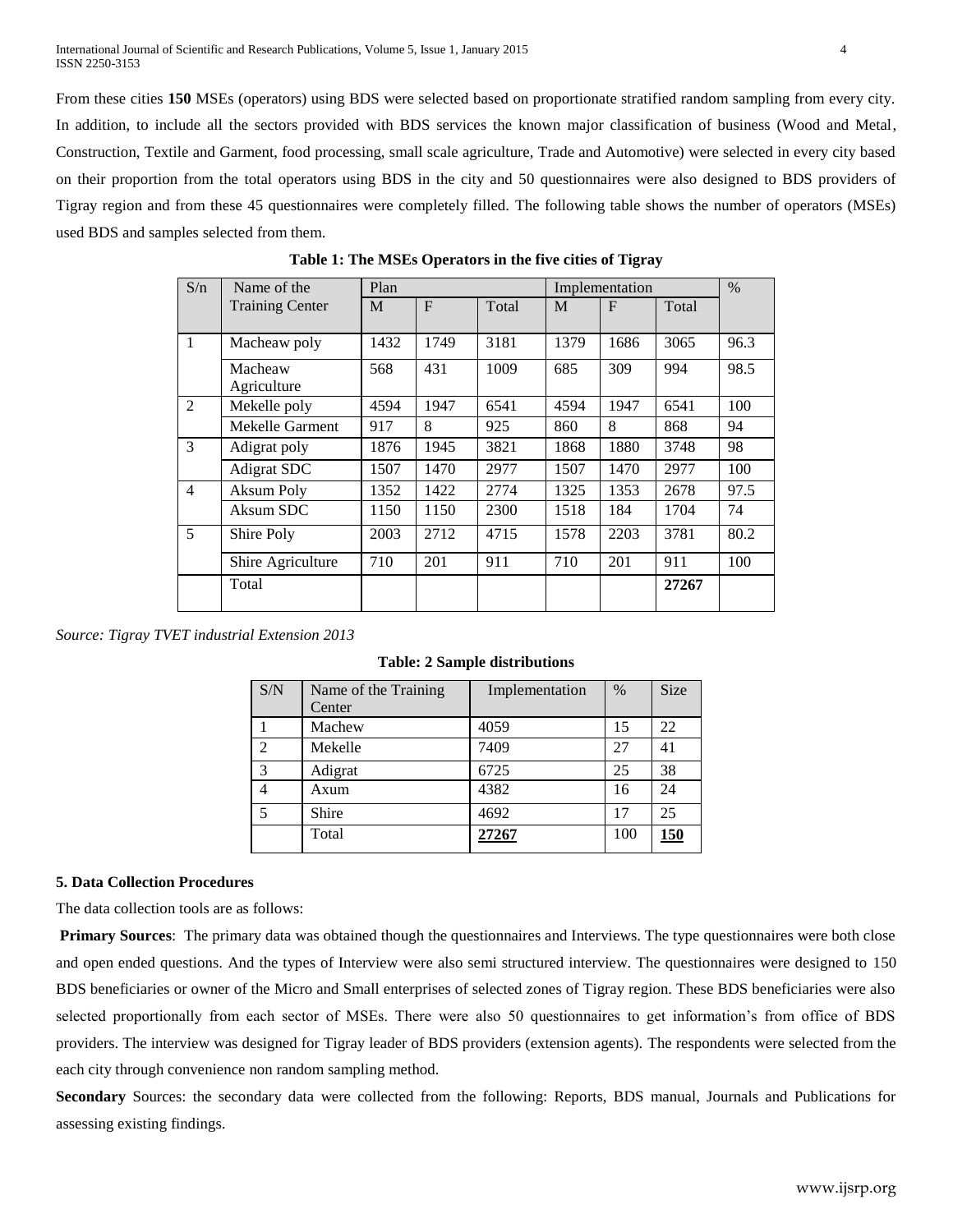### **6. Data Analysis**

Descriptive research methodology seems more suitable for this research because the theoretical frame for performance measurement of BDS have been clearly explained in different literatures.

### **6.1 Method of Analysis**

The methodology used to analysis data obtained through this research was BDS performance measurement framework (PMF 2001) developed by McVay, Miehlbradt, and Canedo in 2001. Increased outreach in terms of scale and access, and analysis for sustainability is made at BDS providers' level. MSE operators are unit of analysis for BDS impact in terms of increase MSE operators' acquisition, increase in MSE operators' application and increase in benefits they have gained from BDS programs.

The research focused on analyzing major BDS programs that were provided in the Zonal cities of Tigray MSEs. The BDS performance measurement analysis covered the following five services by taking widely used definitions of the services. These include: short-term training, business counseling and advising, market opportunity creation, product design and technology and market premise

These products of BDS are more or less provided by many of BDS providers at different scales and modalities in Tigray.

**Table 3: Performance Measurement Framework for BDS**

| Concept    | Variables                | <b>Indicators</b>                                                                 |
|------------|--------------------------|-----------------------------------------------------------------------------------|
|            | Increased acquisition    | Percentage of MSE operators satisfied with a business development service         |
|            | of BDS by MSE            | Repeat customers (percentage of customers who buy more than once                  |
| Increased  | operators                | Reasons for satisfaction and repeat purchase by MSE operators                     |
| Impact     | Increased application of | Percentage of MSE operators who applied the services as                           |
|            | BDS by MSE operators     | intended by the program and reported by the operator                              |
|            | <b>Increased MSE</b>     | Percentage of MSE operators who experienced business benefits, as defined by      |
|            | operators' benefits      | the program and reported by the Operator, as a result of the service.             |
|            | from BDS                 |                                                                                   |
| Increased  | Expanded                 | Number of MSE operators acquiring a service through any method and purchasing     |
| Outreach   | Market                   | a service through commercial transactions                                         |
| (Scale and | for BDS                  | Amount of sales/outreach by BDS providers                                         |
| Access)    |                          | Market penetration: percentage of potential MSE operators market acquiring a      |
|            |                          | service through any method and purchasing a service                               |
|            |                          | A program's market share of all services acquired through any method and all      |
|            |                          | services purchased                                                                |
|            |                          | Awareness: percentage of MSE operators aware of a service                         |
|            |                          | Reach: percentage of those aware who have purchased a service at least once       |
|            | Develop                  | Percentage market share held by the three largest BDS providers in Tigray         |
|            | High quality,            | Number of BDS providers in Tigray                                                 |
|            | diverse,                 | Number of BDS products of the programs                                            |
|            | Competitive              | Retention: percentage of multiple purchasers out of all purchasers                |
|            | market                   | Satisfaction with last service purchased                                          |
|            |                          | Reasons for purchase, non-purchase, and choice of BDS provider                    |
|            | Increased                | Extent of access: percentage of MSE operators purchasing a service that represent |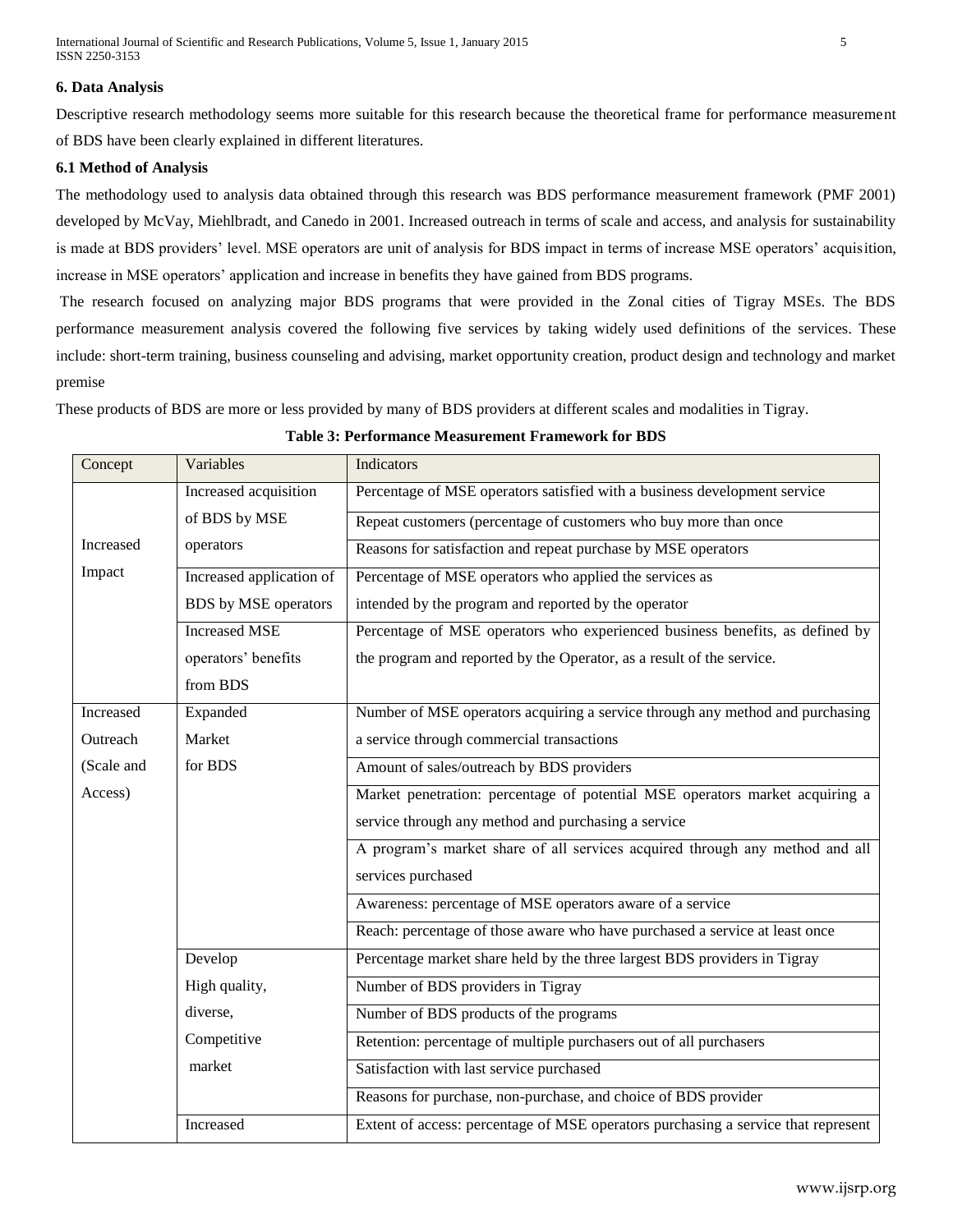|                | access of      | targeted populations of women and micro enterprises                           |  |
|----------------|----------------|-------------------------------------------------------------------------------|--|
|                | underserved    | Target market penetration: percentage of potential MSE operators targeted who |  |
|                | d groups to    | are women and micro enterprises acquiring a service through any method and    |  |
|                | <b>BDS</b>     | purchasing a service                                                          |  |
| Sustainability | Achieve        | Percentage of supplier revenue from MSE operators                             |  |
|                | <b>BDS</b>     | Breakdown of sources of BDS providers' revenue                                |  |
|                | Provider       | BDS providers' financial sustainability (non-donor revenues/total expenses)   |  |
|                | Sustainability | Ratio of annual program expenses to annual program sales to MSE operators     |  |

*Source: Mcvary (1999)*

## **Measuring Performance of Individual Programs**

Based on the objectives of this research; the interventions of BDS providers were measured against impact, outreach, and sustainability of the BDS providers. The information obtained from the performance measurement of BDS providers were used as proxy indicators for BDS development of BDS market and growth of MSEs.

## **a) Measuring Impact: Assessing the MSE Operators**

A central aim of most BDS programs is to help MSEs grow, so that they can improve the livelihoods of families, generate employment, and contribute to economic growth. Hence, the PMF 2001 framework is developed to look at the acquisition, application, and direct benefits of business development services (Downing et al., 2003).

This impact measurement framework focused on assessing the existing MSEs' BDS in zonal Cities of Tigray by conducting consumer research and assessing performance of the sample BDS providers. Increase in MSE operators' acquisition of BDS, increase in its application, and increase in benefits from BDS was measured to analyze the status of BDS programs.

#### **b) Increased Outreach (Scale and Access)**

The analysis of increased outreach of BDS interventions were made through assessment in terms of expanded market for services, development of competitive market and increase access of underserved groups to BDS.

After the survey, the researcher examined the demand for key business service through interview made with BDS Providers head. The interview aimed to explore how consumers perceive, choose, evaluate and value BDS. The interviews were intended to complement with information obtained from BDS users in Zonal cities of Tigray through the consumer research.

#### **C. Achieving Sustainability**

Assessment of BDS providers made through measuring providers' and services sustainability. The indicators for sustainability include providers' revenue, operational sustainability, and ratio of annual program expenses to annual program revenues.

## **V. RESULT AND DISCUSSION**

Regional Micro and Small Enterprise Development Agency (ReMSEDA) was established, as one of the executive bodies structured under Trade and Industry Bureau. Following the formation of the new provisional government, the agency's structure is taken to city and kebele levels.

In this part of the study primary data result will be presented. The total number of observation is 150 BDS beneficiaries and 50 respondents are from BDS providers; the characteristics of the sample will be described since it is a descriptive research

In Tigray the BDS providers are TVET, Tigray Youth Association, Tigray women Association and Trade and industry of Tigray but most of the BDS activities are done by TVET. This study is mainly focused BDS given by these TVET centers. BDS Providers which are providing services in Tigray and selected for measuring their performance through PMF 2001 for the purpose of this research are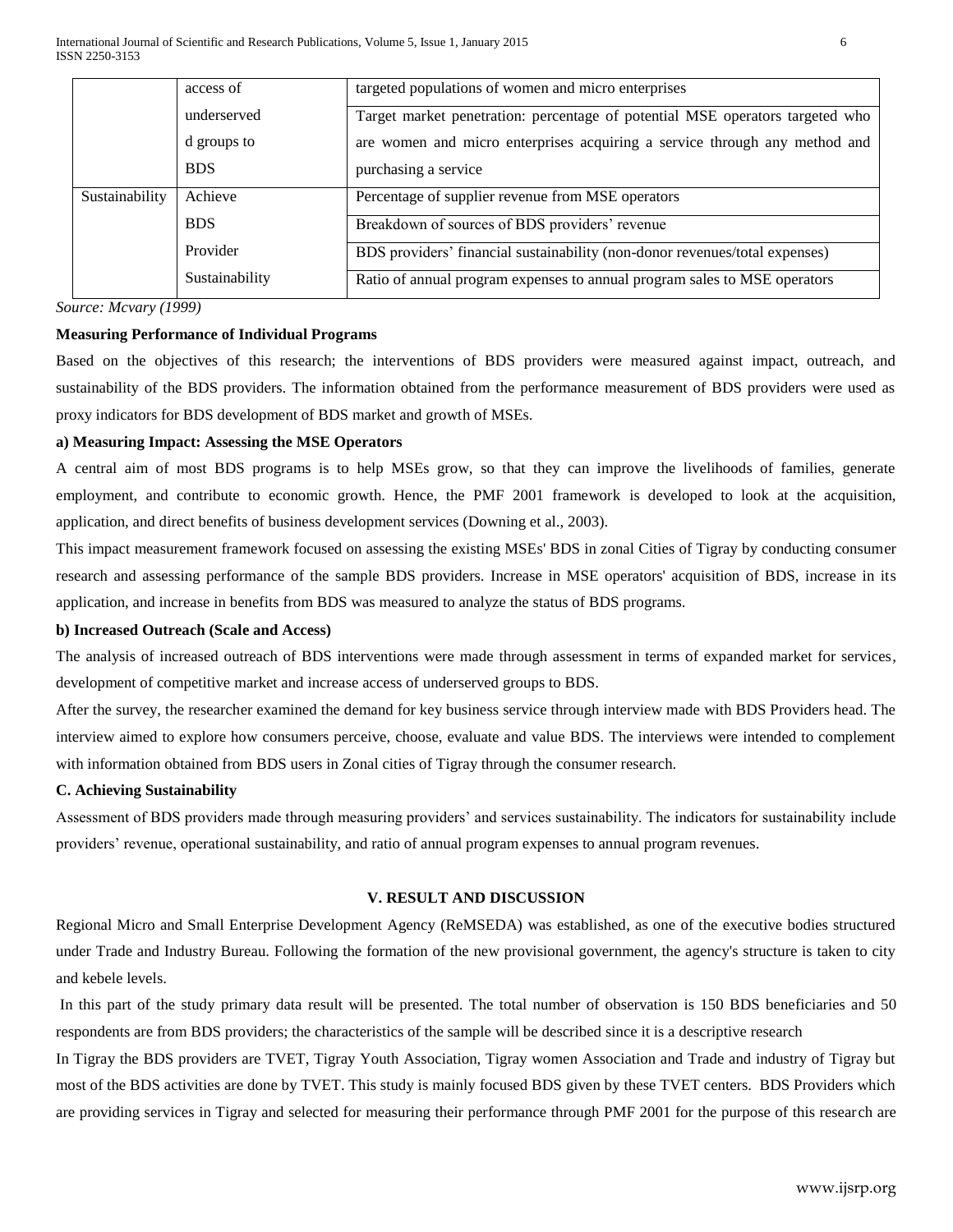ReMSEDA those BDS providers are from zonal cities of Tigray, those Mekelle, Machew, Adigrate, Axum and Shire. The following section provides an overview of these BDS providers.

## **Performance Measurement Framework for BDS**

- **I. Increasing Impact**
- **1. Increasing Acquisition of BDS**
- **a) MSE operators' satisfaction:** Majority of MSE operators who used the services of the added together were satisfied by all services.
- **b) Repeat Users:** Most of the respondents 104(70.27%) replied that they were used the service more than once and for most of the services.
- **c) Reasons for satisfaction, repeat Use patterns:** Most of the respondents said that the MSEs Operators were satisfied because the services were provided for free.

## **2. Increasing MSE Operators Application of BDS**

- **a) Application of BDS:** Up to 43940 MSEs operators were applied to BDS through networking 1-5 and group development 25-30 grouping system.
- **3. Increasing MSE Operators Benefits from BDS:** Most of the respondents said that all services except market premises they were benefits more importantly to the MSEs Operators. most of the respondents said that, short term training, business extension service and market opportunity and creation 54(36.49%), 47(39.83%), 50(35.46%) respondents respectively said that the BDS have medium importance for making the business more competitive,  $44(34.11%)$  of the respondents said that BDS have high importance for business competitiveness but for product design and technology and 34(25.37%) of the respondents said that the BDS have low and very low importance for competitiveness for market premises, Most of the respondents that gate manuals were from 6(13.3%) from trade sector, most 44(97.8%) of the respondents said that they gate impotent benefits to have effective marketing strategies, most 40(88.9%) of the respondents said that it was fit with need and wants of the customers, most 39(86.7%) of the respondents said that they made research about the need or the gap of the customers, most 33(84.6%) of the respondents said they that they implemented what they gained from the research, most 37(82.2%) of the respondents said that the training materials or facilities did not available on time. After using BDS 129(86%) respondents said that increases their profits, 128(85.33%) of the respondents said that the sales volume increases and 133(88.67%) of the respondents said that the level of productivity was increasing. The number of respondents recording license 65(43.33%), Customer service 55(36.67%) and governed to law 77(51.33%) replied that replied that BDS have very high impact on these variables.

Acquisition, application and business benefits of BDS have been growing. These developments showed that BDS demand is rising but at its infant stage in Tigray MSE sector.

In general the impact data on BDS application and benefits offer valuable information that helps to improve services, and it provides insight into the relative performance of different services and programs.

## **II. Increased Outreach: Scale and Access**

## **1. Expanding the Market for BDS**

## **a) MSEs served by the program**

**b)** There were **43940** numbers of MSEs that acquired a service by type of services in each of the program. Most of the MSEs operators 437 (62.7%) were started previously, the type BDS that uses at present situation were Short Term Training 106(71.62), Business Extension and counseling 75(55.97%), Market opportunity creation 105(73.43%), Product Design and technology 97(65.99%) and Market Premises 79(57.25%).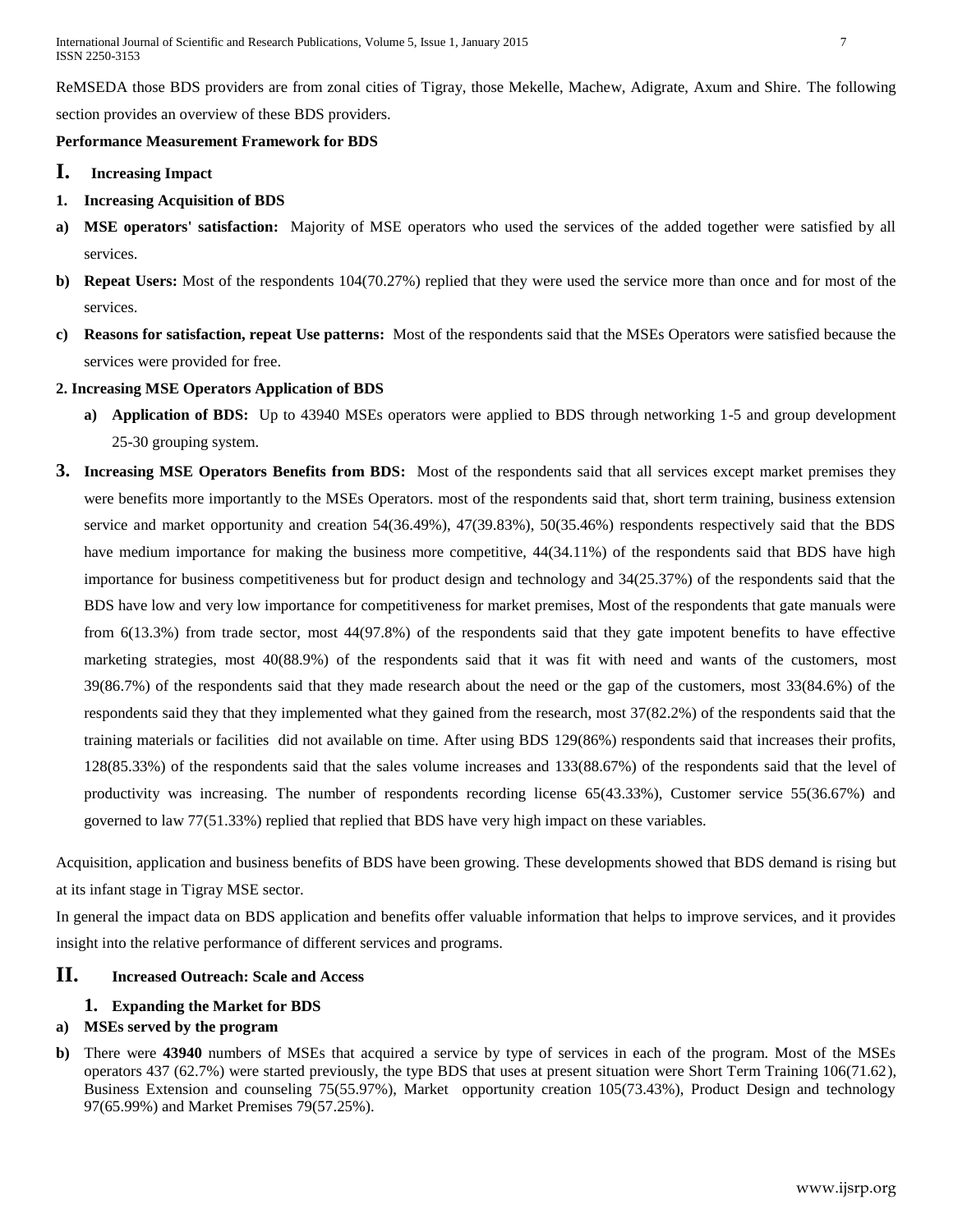- **c) Market Penetration:** The research finding has shown that most of MSE operators accessed the services for free. These are: four packages technology, skill gap, entrepreneur and kaizen. The cumulative number of MSE that have used the services of participant BDS provider is taken from records of the institutions for estimating relative share of the BDS providers in penetrating the market, not by selling but supplying without charging fees.
- **d) Market Share:** As the researcher study the market share of the BDS programs the market share was increasing from time to time because the number of MSEs operators were increasing from to time. Change of the BDS programs 103 (73.57%) users of Short Term Training, 67(54%) Business Extension and counsel, 91(64. 8%) Market opportunity creation, 99(71.74%) Product Design and technology and 57 (44.53%) Market Premises were not changed their BDS providers.
- **e) Awareness:** Majority 144(96%) of the respondents said that they have awareness about the BDS, the level of awareness of BDS programs most of the surveyed MSE operators supplying a service of short term training 81(54.73), Business Extension and counseling 43(34.68%), Market opportunity creation 91(62.76%) and Market Premises 58(42.65%) said that BDS providers were somewhat well and Product design and technology 51(38.64%) responds said that extremely well and 50(37.88%) respondents said that somewhat well. most 27 (60%) of the respondents said that the attitude of customers were medium, majority 34 (75.6%) of the respondents said that there was medium level of attention towards BDS training, most 125(83.33%) of the respondents were gained the information from the government organizations, majority 81 (54%) of the respondents said that they gate from governments organizations, starting time of the MSEs operators were Short Term Training 75(52.08%), Business Extension and counsel 25 (25.25%), Market opportunity creation 57 (40%), Product Design and technology 39 (34.08%) and Market Premises 60(55.56%) were starting Before 18 months, Most of the respondents start their BDS during the last 5 months. Reach indicators show that more than 50 percent of surveyed MSE operates who are aware of the services are reached through BDS providers.

#### **2. Developing a High-quality, Diverse, Competitive Market**

- **a) Market Share of the BDS Providers:** The numbers of BDS Providers were increasing from time to time as compared to 2001- 2003 E.C. Starting 2004 E.C the BDS was transferred from trade and industry bureau to TVET bureau then the numbers of BDS Providers were increasing from time to time but the amount was not clearly stated.
- **b) Number of BDS Providers and Products:** ReMSEDA of Tigray gives mainly four packages technology, entrepreneur, skill gape and kaizen. Under this short term training, Business Extension and counsel, Market opportunity creation, Product Design and technology and market premises. The number of BDS providers are 673 from 1700 TVET teaches. In terms of providing diversified services, these institutions could be mentioned, as they are providing relatively more diversified BDS to MSEs in Tigray. Most 22(48.9%) of the respondents said that BDS have high quality services, Most 23(51.1%) of the respondents said that the BDS have medium status.
- **c) Retention:** Though they are not operating commercially, retention data from respondents of ReMSEDA of Tigray showed very low retention rate for all services. Most of the respondents  $104(70.27%)$  replied that they were used the service more than once.
- **d) Reasons for Use, Non-Use, and Choice of Provider:** The main reasons for using BDS was 71(47.33%) of the respondents said that for business growth, Most of these BDS facilitators and providers have scaled up their interventions in accessing BDS to MSEs since 2005 E.C.

**3. Increased Access of Underserved Groups to BDS:** In Tigray there was a significant contribution to help micro enterprises owned by women in accessing BDS. Overall, of the total 43940 MSEs 18223 or 41.5% were female owned enterprises. In 2005 E.C from the total 211,916 job opportunities 83,539 (39.4) were females. Women and micro enterprises have high access to this service. Awareness rate of this service is high in all programs. The total numbers of job opportunity were **211,916 (39.4%)** in general.

## **III. Sustainability of BDS Providers and Services**

#### **1. Achieve BDS Provider and Service Sustainability**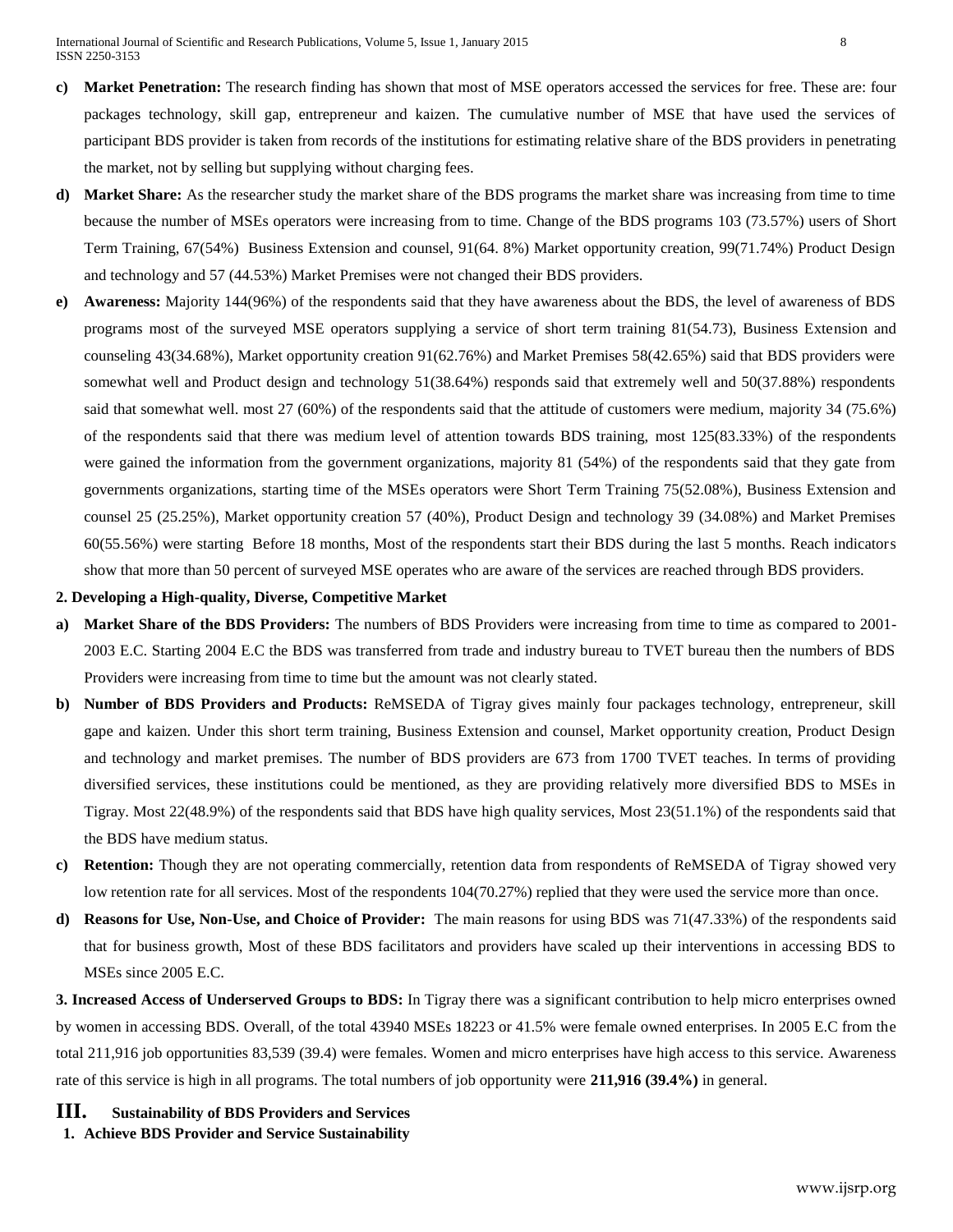#### **a) Percentage of BDS providers' revenue generated from MSEs**

The BDS programs surveyed in this research did not generate any of their revenue from fees paid by MSE operators. None of the BDS providers reported that they have received revenues from sale of BDS to MSEs. Hundred percent of their revenues comes from government budget or straight grants. With regard to future trends, ReMSEDA of Tigray disclosed, they have majority of the Tigray MSEs operators' willingness to pay for BDS is low. Majority 34(75.6%) of the respondents said that they cannot able to purchase the BDS. Most 17(37.8%) of the respondents said that the salary of BDS providers were medium. Most of the 40(88.9%) of the respondents said that there were no any supports that provides for BDS, majority25 (55.6%) of the respondents said that the relationship between the BDS providers were medium. majority 30(67.67%) of the respondents said they did not gate additional training. As the interview made with the manager of Supporting MSEs in TVET indicates that there was additional training in the summer season but it not enough. They need additional training. Majority of the respondents said that the budget not efficient to prepare different training materials, manuals, computers and other facilities.

## **Challenges of Promoting BDS Market Development**

 **Demand side challenges:** BDS demand is rising but at its infant stage in Tigray, MSE sector indicating low level of BDS demand for all services.

**Supply side challenges:** The local government is the largest actor in Tigray BDS market, acting as provider and facilitator. If a leader in the market is providing its services for free, options for other providers to charge fees and work for their sustainability are limited. Control of BDS market by local government with full subsidy rate is not indicating a contribution towards strengthening of the private BDS providers and the BDS Providers have lack of diversity and customization.

**Market Environment Problems:** Absence of clear strategy in enabling NGOs, whether they can charge fees for BDS or not is not clear and others.

#### **Conclusion**

Generally the findings of the research revealed mixed results. Holistically, current approaches and performances of BDS providers for MSEs in Tigray did not achieve high level of increased impact, expanded outreach, and sustainability. The performances are strong in one component and weak in another variable.

With regard to increased impact, performance of BDS providers is good from the view point the BDS providers. The selected programs enabled big majority of their target groups to acquire, apply and benefit from their services. However, not all benefits gained by MSE operators were as intended by the programs.

In increasing outreach, a level of selected BDS providers' performance is high in expanding the market for BDS and increasing access of underserved groups to BDS. But outreach of the selected programs is low in developing high quality, diverse and competitive BDS market. The programs did not achieve good level of performance in developing high-quality, diverse and competitive market. Nevertheless, they achieved increased access of BDS to underserved groups significantly. Their performance level is good in reaching underserved groups in all services in general and with short term training in particular.

Level of performance in achieving BDS providers' sustainability is very low. In most cases BDS are donors or supply driven in nature. In this regard BDS providers are at infant stage. Market development approach to BDS in Ethiopia is a new concept. None of the selected BDS providers' revenues are partially or fully generated from sale of services to MSE operators.

The identified challenges of promoting the BDS market development approach in Tigray MSE sector include BDS demand side challenges, supply side challenges and market environment challenges. In general terms, the position BDS market in Tigray can roughly be rated as having weak demand and weak supply status.